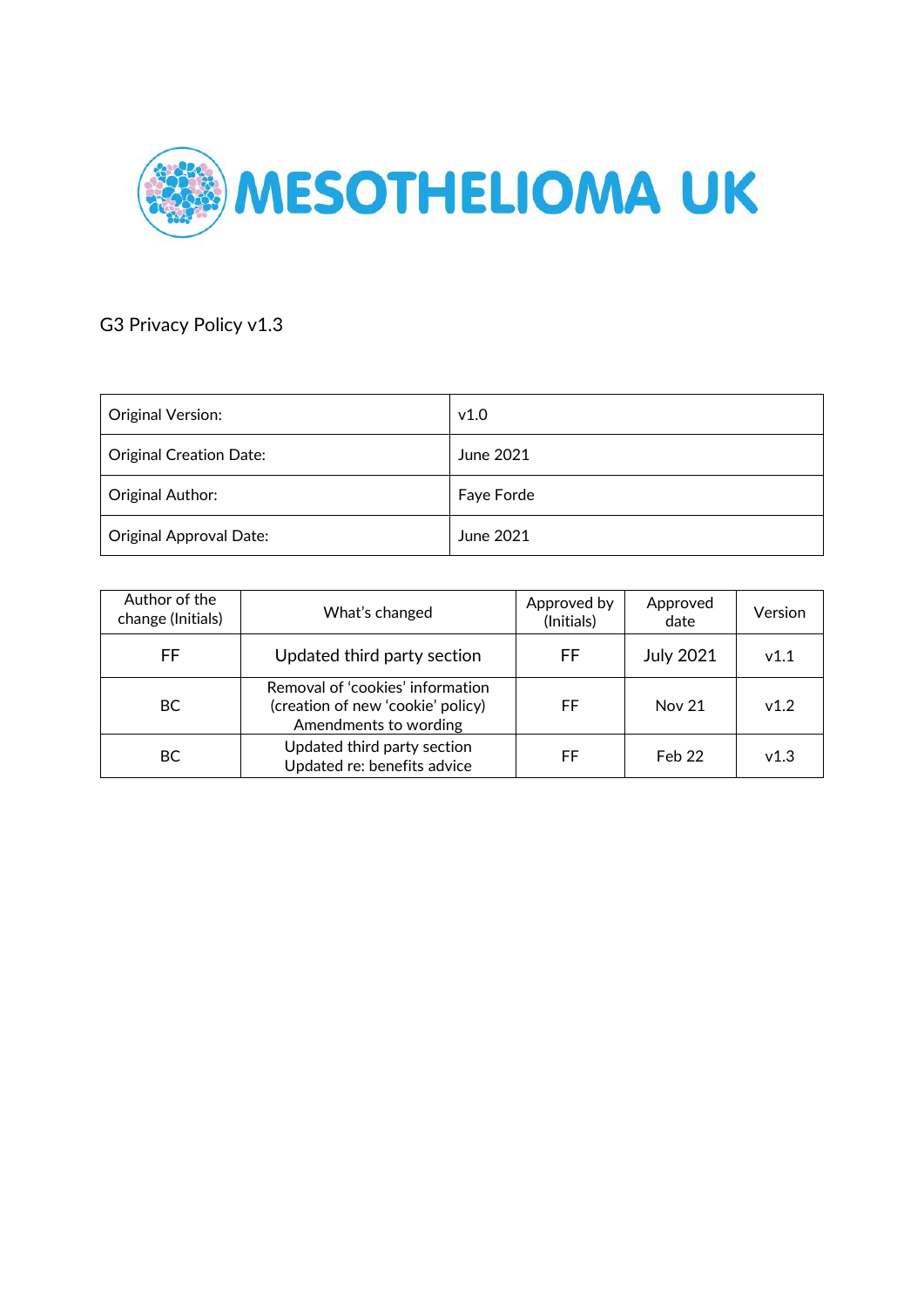## **1. Aim**

1.1 This privacy policy is intended to inform you how we gather, define, and use personal information collected via the website such as your name, address, telephone number and email address. All your personal Information will be used in accordance with the Data Protection Act 1998.

### **2. How we collect information about you**

2.1 We may collect information given to us directly by you when you request any information about us or our services, contact us for benefits advice, complete any forms on the website, become a volunteer, register for one of our events, phone our freephone number, email the information line, make a donation or purchase a product.

2.2 We may also collect information about you indirectly when you access our website including information about your computer, including where available your IP address, operating system and browser type, details of your visits to our website and the pages and resources that you access.

2.3 When you use our website, we collect your personal information using "cookies" and other tracking methods. There are more details on the cookies and tracking methods we use in our **cookie policy**.

### **3. What personal information we collect**

3.1 We collect store and use the following kinds of personal information:

- Your name
- Your contact details including postal address, e-mail address and telephone number.
- Whether you are a patient, a carer, a fundraiser, healthcare professional, or a family member
- **E** If you contact the support line to speak to a nurse or benefits advisor, information necessary to assist you, which may include details about your medical history, as well as your current medical condition, whether you have armed forces service, details of your exposure to asbestos, your occupation, details of any civil claim you may have, details of any benefits you receive, your gender, date of birth and NI number
- Date of death and funeral information
- Details of any fundraising pages relating to Mesothelioma UK
- **EXT** If you apply for a job with us, information necessary to process your application and access your suitability
- **E** If you apply for research funding, information necessary to process your application
- Where you have left us a legacy, information on next of kin and solicitor details
- **EXTE:** Information as to whether you are a taxpayer to enable us to claim Gift Aid
- Any other personal information you provide to us

### **4. Children's Data**

4.1 We do not direct our Services to users under the age of 18. If you are a parent or guardian and you are aware that your child has provided us with personal data, please contact us at [info@mesothelioma.com](mailto:info@mesothelioma.com)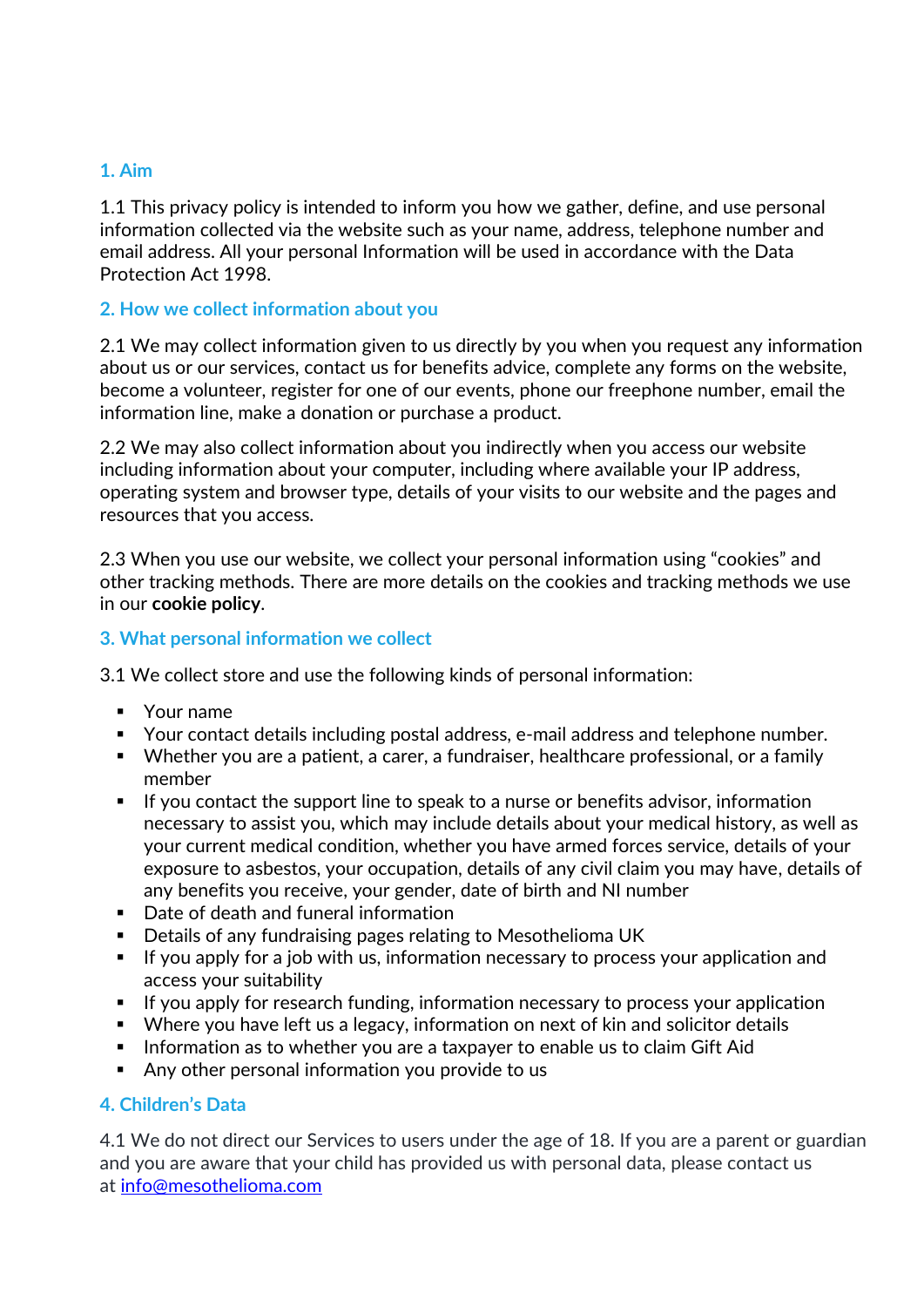## **5. How we use your information**

5.1 We will use your personal information to:

- Answer any queries you have via the information helpline when speaking to a nurse or benefits advisor;
- Provide personalised benefits advice;
- Provide you with the services, products or information you asked for;
- Administer your donation or support your fundraising, including processing Gift Aid;
- Keep a record of your relationship with us;
- Respond to or fulfil any requests, complaints or queries you make to us;
- Understand how we can improve our services, products, or information by conducting analysis and market research;
- Manage our events;
- Further our charitable objectives;
- Register, administer and personalise online accounts when you sign up to products we have developed;
- Send you correspondence and communicate with you;
- Process applications for funding and for administration of our role in the projects we fund;
- Administer our websites and to troubleshoot, perform data analysis, research, generate statistics and surveys related to our technical systems;
- Evaluating our technical systems to make sure they are working as expected;
- Display content to you in a way appropriate to the device you are using (for example if you are viewing content on a mobile device or a computer);
- Generate reports on our work, services, and events;
- Safeguard our staff and volunteers;
- Conduct due diligence and ethical screening;
- Monitor website use to identify visitor location, guard against disruptive use, monitor website traffic and/or personalise information which is presented to you;
- Process your application for a job or volunteering position;
- Conduct training and quality control;
- Audit and administer our accounts;
- Meet our legal obligations, for instance to perform contracts between you and us, or our obligations to regulators, government and/or law enforcement bodies;
- Carry out fraud prevention and money laundering checks;
- Establish, defend, or enforce legal claims.

# **6. How we keep your information safe**

6.1 Mesothelioma UK uses rigorous procedures in line with General Data Protection Requirements legislation to prevent unauthorised access to your information.

6.2 We have put in place appropriate technical, physical, and managerial procedures to safeguard and secure the information we collect about you.

6.3 Information transmitted via the personal information forms on this website is done via a secure mechanism that encrypts the data being transferred and is only readable to us the recipient.